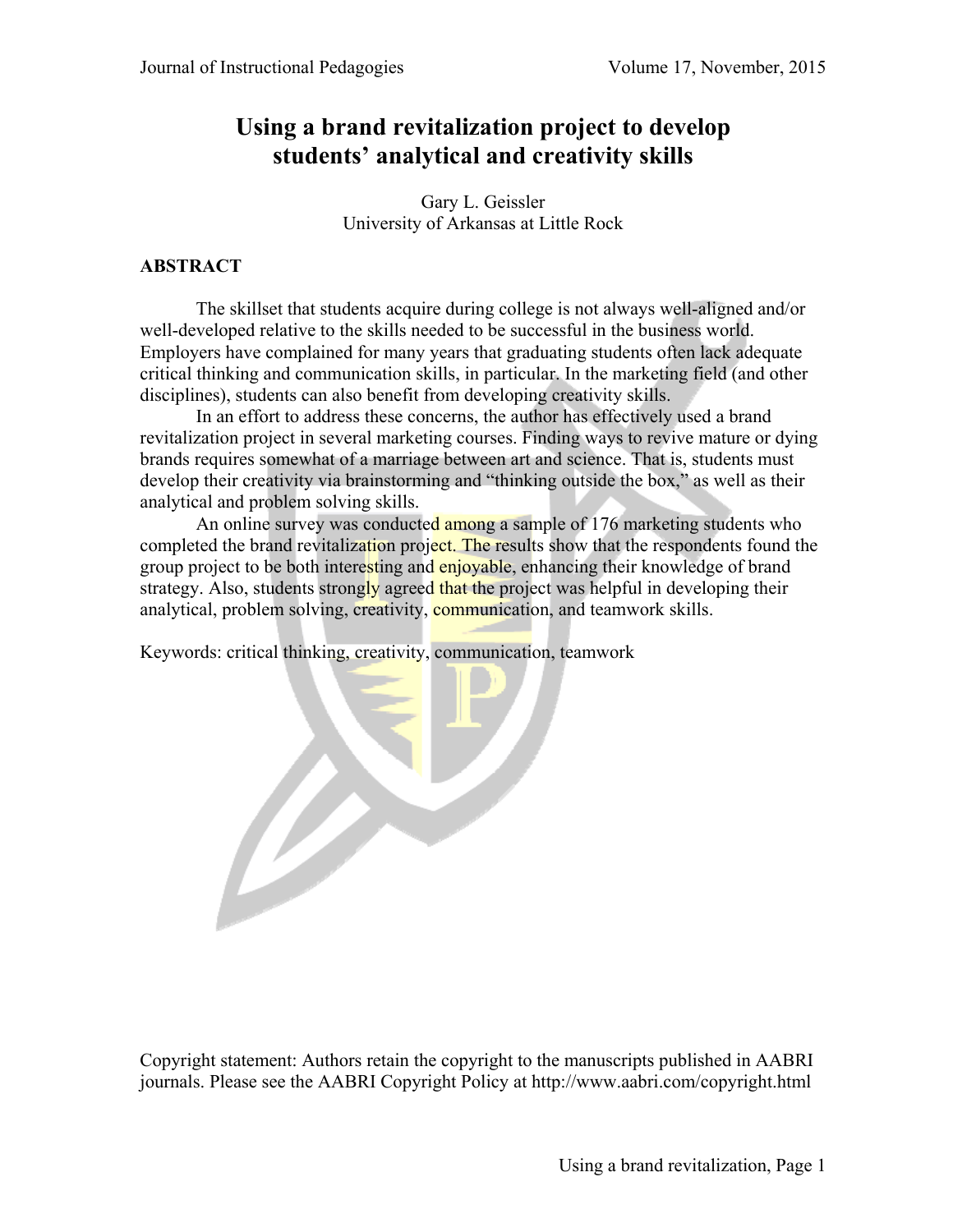### **INTRODUCTION**

An ongoing challenge in higher education is finding ways to help college students develop key skills that are desired by employers. Two of the most sought after skills involve critical thinking, such as problem solving, and communication (Hopkins, Raymond, and Carlson, 2011; Pefanis and Harich, 2010). Another important skill, particularly in the marketing profession, is creativity (Geissler, Edison, and Wayland, 2012; Laverie, Madhavaram, and McDonald, 2008). For many years, employers have complained that graduating students are often not adequately equipped with these vital skills (e.g., Peter D. Hart Research Associates, Inc., 2008; Ackerman, Gross, and Perner, 2003; Chonko and Roberts, 1996). Despite the complaints, efforts to truly prepare students for the business world still fall short of employer expectations in many cases (Finch, Nadeau, and O'Reilly, 2013).

 Therefore, it is extremely important that educators continue to explore, innovate, and implement more effective methods of skill development. One such effort is presented here. Student projects involving a marketing plan have been popular in business education. However, instructing students to develop a plan to specifically revitalize a mature or dying brand is far less common, and documented efforts to do so are virtually nonexistent in the marketing literature. Providing students with a specific focus to identify and detail ways to turnaround a stagnant brand offers a unique challenge that aids the development of analytical skills and creativity.

When brands reach the maturity  $(i.e., a sales plateau)$  or sales decline stages of the product life cycle, brand managers should consider a brand revitalization strategy (Kolbl, Konecnik, and Kolar, 2015; Dev and Keller, 2014; Keller, 1999). A key reason that this may be an attractive option is that it is typically much more expensive and risky to launch a new brand than to attempt to revive an existing brand. Research has shown that the decision to invest in efforts to revitalize a brand involves both marketing and financial considerations. The best candidates for successful revitalization are brands with significant residual value in terms of brand equity (i.e., strength, favorability, and uniqueness of brand associations). These brands enjoyed past glory that may still be useful in terms of offering opportunities to enhance brand equity often via repositioning (Shetty, Raghavendra, and Mathew, 2014; Thomas and Kohli, 2009). In fact, many successfully revived brands were premium offerings that were priced accordingly, differentiated, and selectively distributed, resulting in relatively high profit margins (Wansink, 1997).

 Along with repositioning, there are several other brand revitalization strategies to consider. Keller (2008) proposed a model that suggests ways to refresh old sources of brand equity and to create new sources of brand equity. Specific strategic alternatives to help increase consumption quantity and frequency include identifying:

1) additional opportunities to use the brand in the same basic way.

2) completely new and different ways to use the brand.

Alternatives to bolster fading brand associations, neutralize negative associations, and create new associations include:

1) retaining vulnerable customers.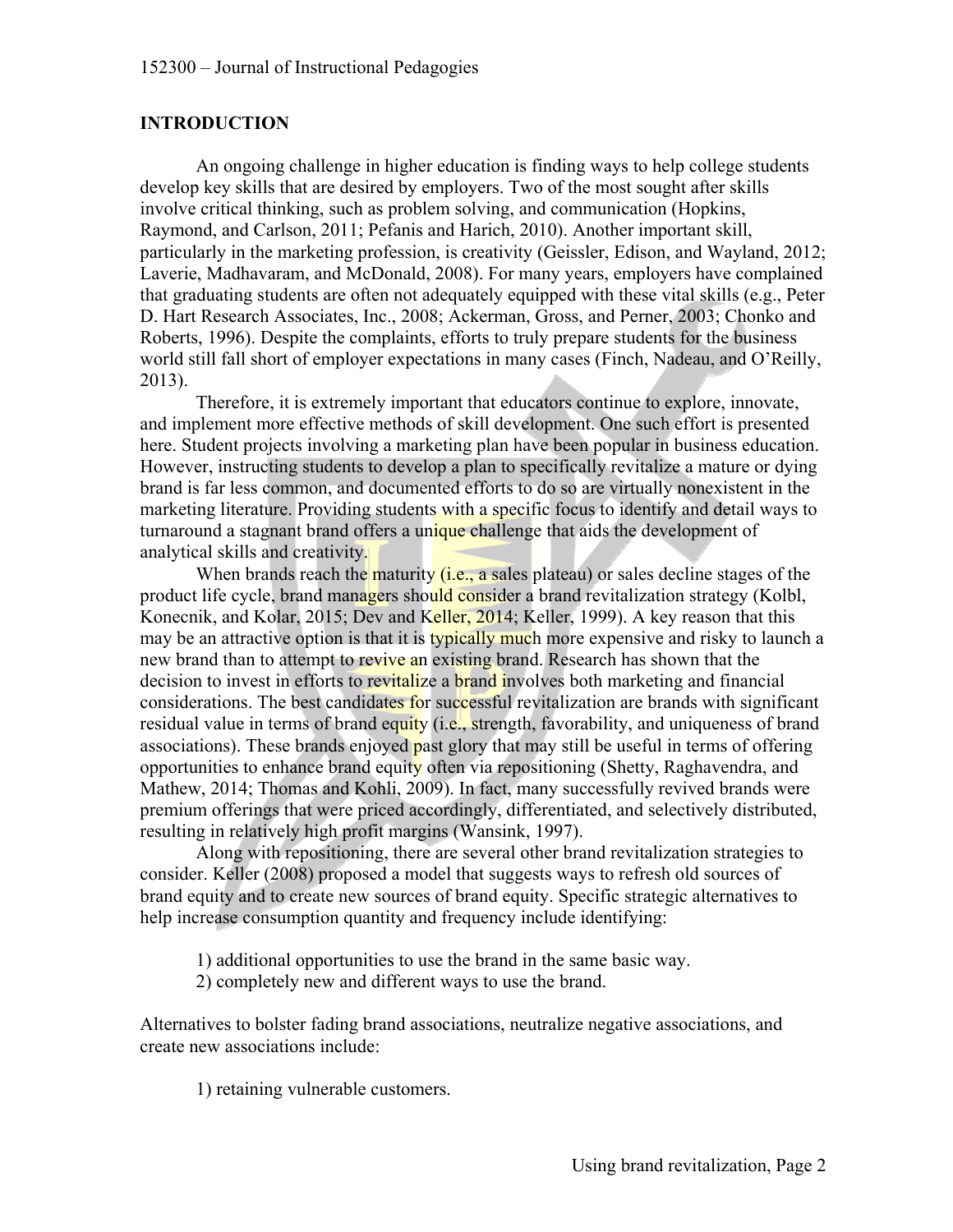2) recapturing lost customers. 3) identifying neglected segments. 4) attracting new customers.

## **STUDENT PROJECT DESCRIPTION**

The author has successfully used the brand revitalization project in several undergraduate and graduate marketing courses, including Product and Service Strategy, Marketing Strategy, Marketing Management, and Brand and Market Consulting. Essentially, any business course that utilizes a project involving a marketing plan is suitable for the project described here, which provides a more focused approach to developing a marketing plan for a mature or dying brand. The specific objectives for using a brand revitalization project are to:

- 1) develop critical thinking (e.g., problem solving) skills.
- 2) stimulate creativity.
- 3) involve students in a real world situation.
- 4) provide another opportunity for teamwork.
- 5) promote effective communication skills (written and oral).
- 6) further develop brand strategy knowledge.

The project begins by assigning students to small teams (no larger than 4 students per team). Research has indicated that smaller group sizes help to increase the effectiveness of groups (e.g., McCorkle, et al, 1999). Each team then selects a brand (e.g., physical product, or service) that is in a mature stage or sales decline stage. That is, the brand's sales have either leveled off or decreased for at least a couple of years. Students are encouraged to select a brand in a product category that is interesting to them. They seem to put forth more effort when they are highly interested in the brand (Geissler, 2002).

Students are then instructed to develop a marketing plan to stimulate sales and revitalize the brand. Conducting a thorough situation analysis is key to developing an effective marketing plan. In planning a marketing strategy, one needs to know where the brand has been and where it is now in order to best know where it needs to head in the future. The situation analysis involves an examination of the nature of the brand and its industry, along with its history. Customer target markets and competitors are also analyzed. A SWOT analysis is very useful for comparing the brand's strengths and weaknesses to those of key competitors and for identifying market opportunities and threats.

After the situation analysis is completed, students must provide sales and market share objectives for the next three years. These objectives may be found when gathering information about the brand. For example, interviews with CEOs sometimes reveal brand objectives. If these objectives are not easily accessible to the public, students are instructed to take on the role of the brand manager and develop their own brand objectives, based on their situation analysis.

Students are then tasked with finding creative ways to stimulate brand sales. Brainstorming techniques are useful in facilitating the creative process. The framework for this effort is the marketing mix (i.e., the 4 Ps of marketing – product, price, place, and promotion). Teams are instructed to analyze current marketing strategies and decide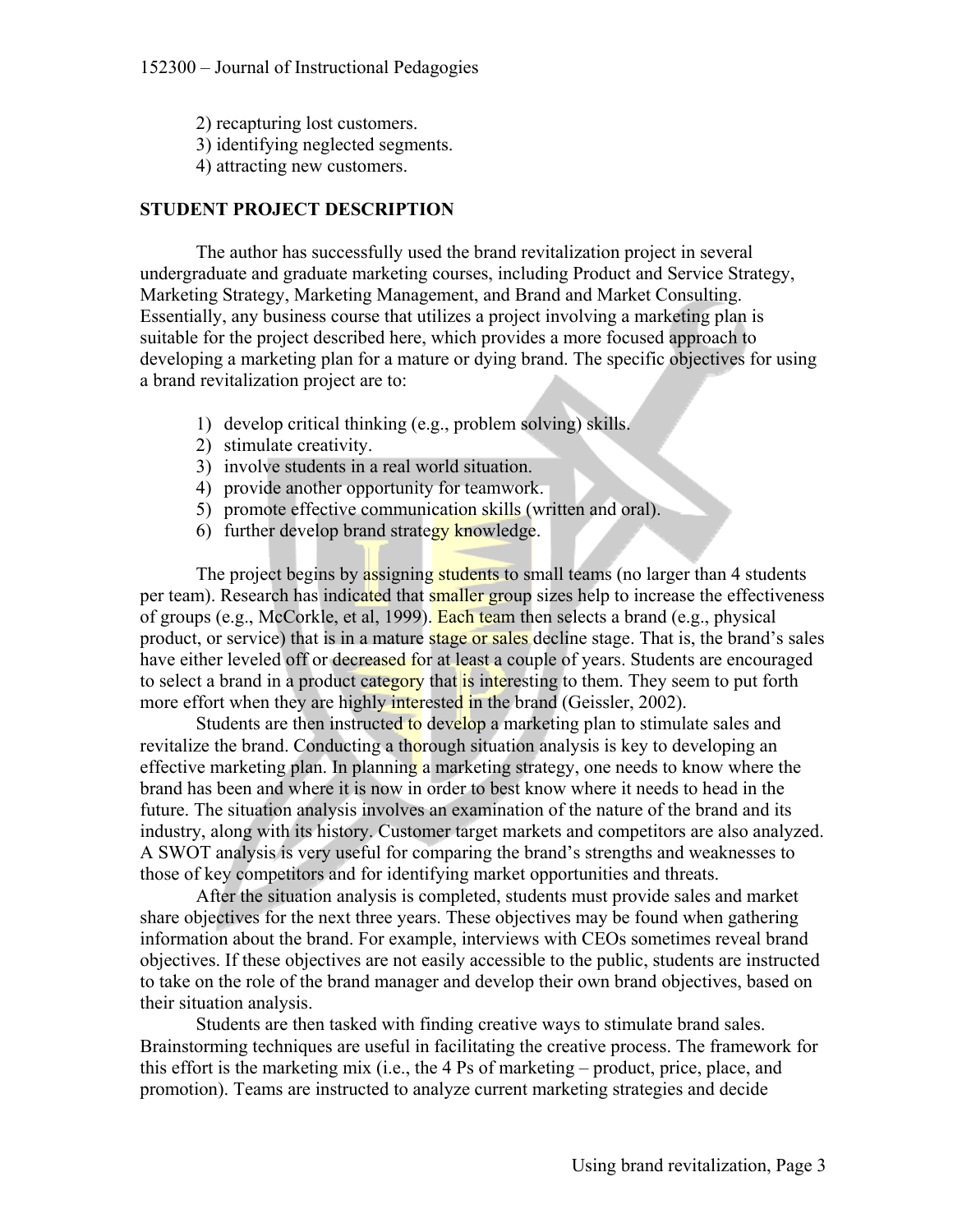whether these efforts are appropriate or need to be changed or improved. For example, is the product's positioning appropriate? Or, does the brand need to be repositioned?

Finally, a control and review plan must be presented. This is to ensure that marketing plan objectives are met in a timely manner. A copy of the project assignment is included in the Appendix.

### **TEACHING METHOD ASSESSMENT**

An online survey was conducted via SurveyMonkey among students who completed the brand revitalization project. A total sample of 176 students who participated in the project in various courses completed the questionnaire. The survey included questions to gauge students' level of interest and enjoyment in conducting the project. Along with measuring whether students thought they have gained more brand strategy knowledge, the effectiveness of specific skill development (e.g., critical thinking, communication, and creative skills) and associated techniques (e.g., brainstorming, role playing) was also assessed. A 5-point Likert scale was used to measure the students' level of agreement or disagreement with numerous statements concerning the project.

## **RESEARCH RESULTS**

As shown in Table 1, the students were favorably disposed to the brand revitalization project. Nearly everyone agreed or strongly agreed that the project was interesting (95%) and enjoyable (95%). Just over nine of ten respondents strongly agreed that the project enhanced their brand strategy knowledge.

With regard to specific skill development and technique usefulness, the statements that yielded the highest level of agreement involved the project aiding the development of analytical skills (97%) and effective problem solving (96%). There was also strong agreement that the project helped developed teamwork skills (94%). Agreement that the project helped develop creative skills (90%) and was an effective use of brainstorming techniques (92%) and role playing (93%) was slightly lower, albeit still quite high. Respondents also tended to agree that the project helped develop their written communication (80%) and oral communication (77%).

## **DISCUSSION**

The research results clearly indicate that marketing students not only felt that the brand revitalization project increased their brand strategy knowledge, but also that they believed it helped them to further develop skills that are valued be employers. In particular, the project was thought to be very effective in aiding the development of analytical, problem solving, and teamwork skills.

Creative skills were also improved, according to the respondents. For example, a key aspect of brainstorming involved considering numerous ideas from team members. Initially, students were instructed to be open to all ideas, regardless of how "crazy" or unconventional they may have seemed. This nonjudgmental approach encouraged students to freely express their most creative thoughts. As the project progressed, team members were allowed to be more critical in order to ultimately select the best ideas.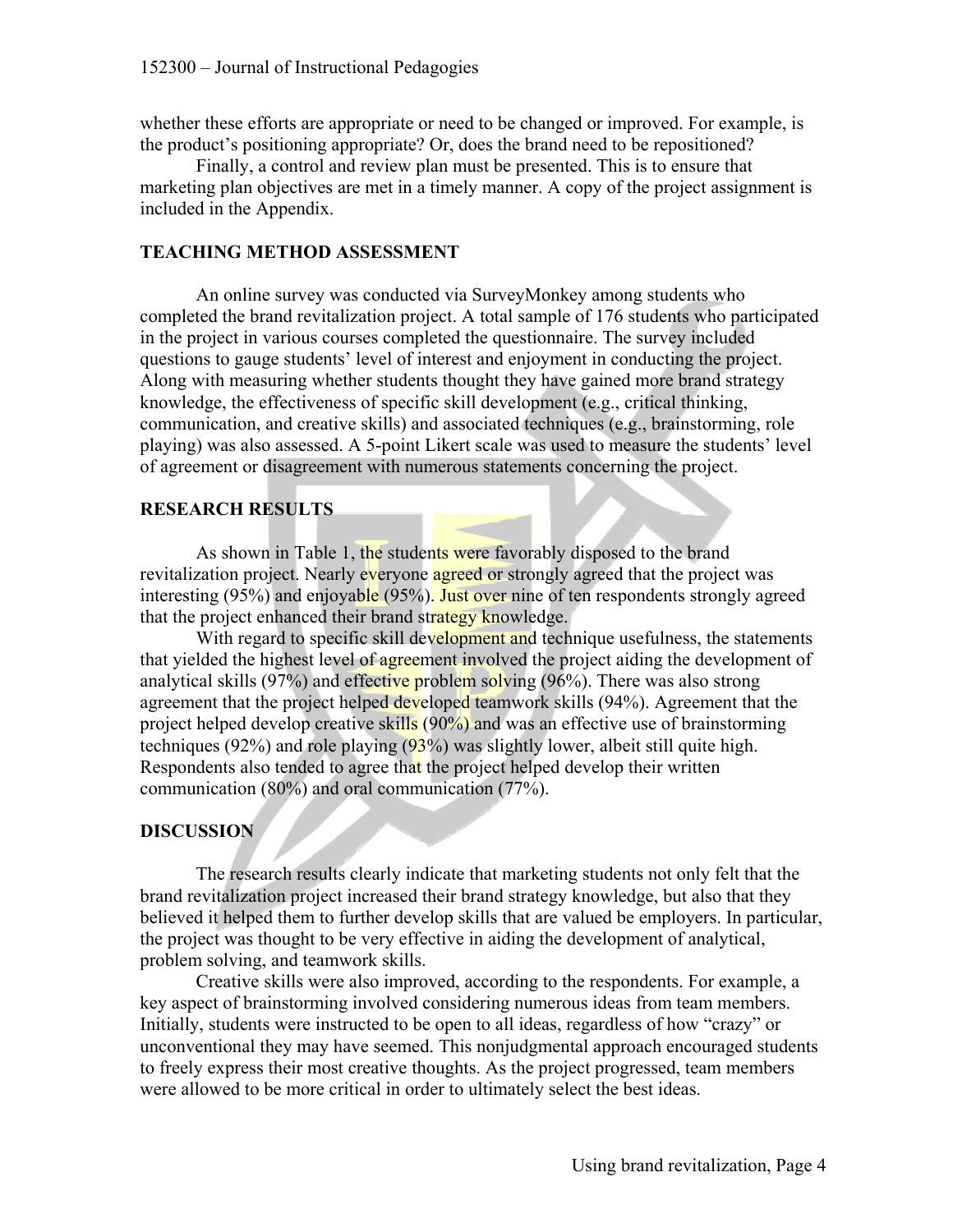Although most students agreed that the project helped develop their written and oral communication skills, the somewhat lower levels of agreement were likely the result of less involvement in the actual report writing and presentation among some of the team members. This result may also indicate that students were somewhat less confident in their communication skills.

### **REFERENCES**

- Ackerman, D. S., Gross, B. L., and Perner, L. (2003). "Instructor, Student, and Employer Perceptions on Preparing Marketing Students for Changing Business Landscapes." *Journal of Marketing Education*, Volume 25, Number 1, 46-56.
- Chonko, L. B. and Roberts, J. A. (1996). "An Innovative Introduction to Business Course: Marketing the Skills that Marketing Majors (and Others) as Business Majors Will Need for Success." *Marketing Education Review*, Volume 6, Number 3, 53-71.
- Dev, C. S. and Keller, K. L. (2014). "Brand Revitalization." *Cornell Hospitality Quarterly*, Volume 55, Number 4, 333-341.
- Finch, D., Nadeau, J., and O'Reilly, N. (2013). "The Future of Marketing Education: A Practitioner's Perspective." *Journal of Marketing Education*, Volume 35, Number 1, 54-67.
- Geissler, G. L., Edison, S. W., and Wayland, J. P. (2012). "Improving Students' Critical Thinking, Creativity, and Communication Skills." *Journal of Instructional Pedagogies*, Volume 8, 1-11.
- Geissler, G. L. (2002). "A High Involvement Learning Approach: Extensive Use of Business Partners and Business Labs." *AMA Summer Educators' Conference Proceedings: Enhancing Knowledge Development in Marketing*, (William Kehoe and John Lindgren Jr., eds.), Volume 13, Chicago: American Marketing Association, 422-423.
- Hopkins, C. D., Raymond, M. A., and Carlson, L. (2011). "Educating Students to Give Them a Sustainable Competitive Advantage." *Journal of Marketing Education*, Volume 33, Number 3, 337-347.
- Keller, K. L. (1999). "Managing Brands for the Long Run: Brand Reinforcement and Revitalization Strategies." *California Management Review*, Volume 41, Number 3, 102-124.
- Keller, K. L. (2008). *Strategic Brand Management: Building, Measuring and Managing Brand Equity*, Pearson Publications, 3<sup>rd</sup> Edition, 599-608.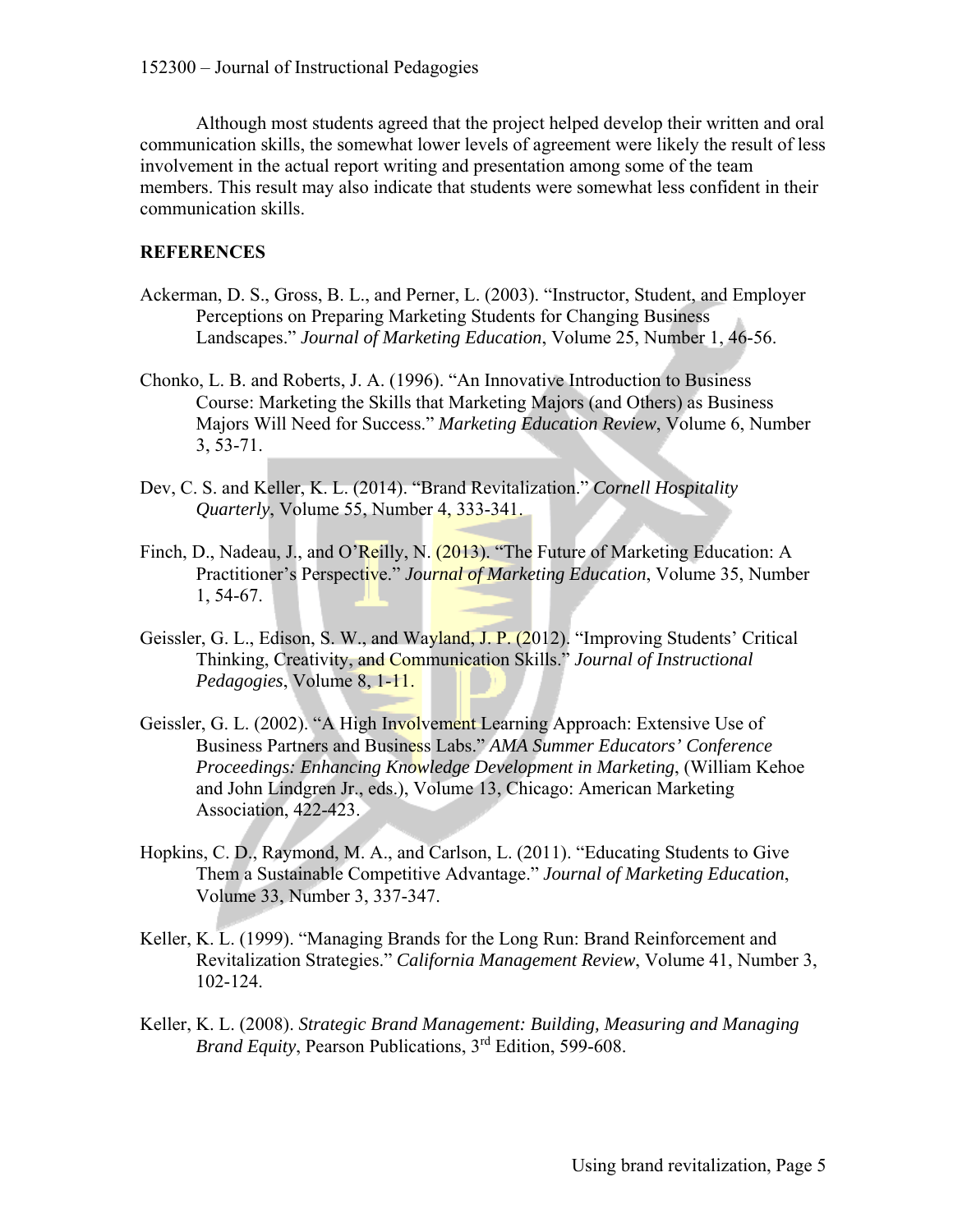B

- Kolbl, Z., Konecnik, M., and Kolar, T. (2015). "Brand Revitalization: Don't Let Your Brands Turn Into Sleepyheads." *Central European Business Review*, Volume 4, Number 2, 5-11.
- Laverie, D., A., Madhavaram, S., and McDonald, R.E. (2008). "Developing a Learning Orientation: The Role of Team-Based Active Learning." *Marketing Education Review,* Volume 18, Number 3, 37-51.
- McCorkle, D.E., Reardon, J., Alexander, J.F., Kling, N.D., Harris, R.C. and Iyer, R. V. (1988). "Undergraduate Marketing Students, Group Projects, and Teamwork: The Good, the Bad, and the Ugly?" *Journal of Marketing Education*, Volume 21, Number 2, 106-117.
- Pefanis, R. and Harich, K. R. (2010). "Knowledge and Skill Requirements for Marketing Jobs in the 21st Century." *Journal of Marketing Education*, Volume 32, 341-352.
- Peter D. Hart Research Associates, Inc. (2008). *How Should Colleges Assess and Improve Student Learning? Employers' Views on the Accountability Challenge: A Survey of Employers Conducted on Behalf of the Association of American Colleges and Universities*. Washington, D C.
- Shetty, A. S., Raghavendra, A. N., and Mathew, J. (2014). "'Revival of the Relics': How to Find Gold in the Brand Cemetery?" *Global Management Journal*, Volume 6, Number 1-2, 12-21.
- Thomas, S. and Kohli, C. (2009). "A Brand is Forever! A Framework for Revitalizing Declining and Dead Brands." *Business Horizons*, Volume 52, 377-386.
- Wansink, B. (1997). "Making Old Brands New." *American Demographics*, Volume 19, Number 12, 53-58.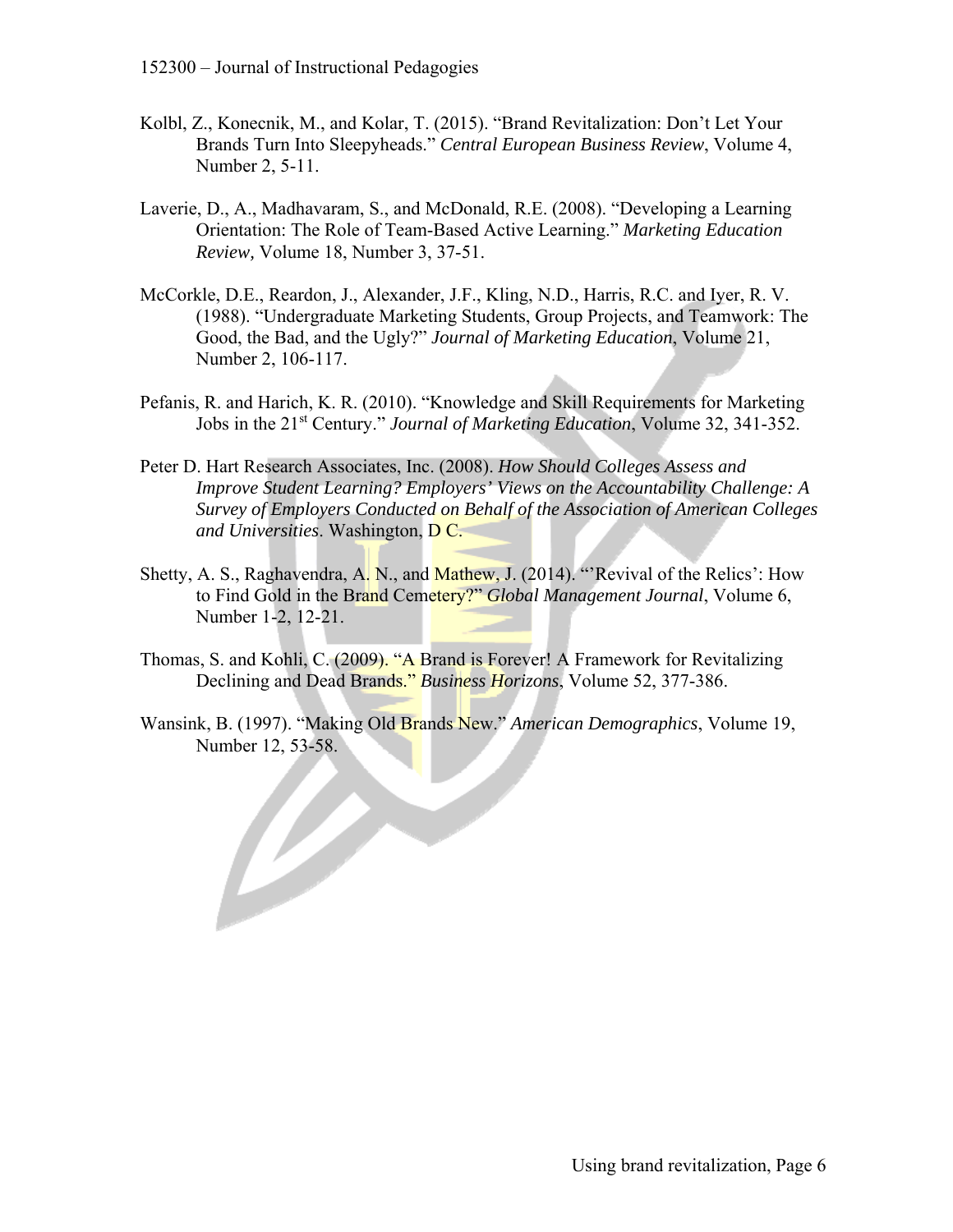## **APPENDIX**

| <b>Group Project Assessment</b><br><b>Abbreviated Statements</b> | <b>Strongly</b><br><b>Disagree</b><br>(%) | <b>Disagree</b><br>(%) | <b>Neutral</b><br>(%) | <b>Agree</b><br>(%) | <b>Strongly</b><br>Agree<br>(%) |
|------------------------------------------------------------------|-------------------------------------------|------------------------|-----------------------|---------------------|---------------------------------|
| Interesting project                                              | 1                                         | $\overline{2}$         | 2                     | 12                  | 83                              |
| Enjoyable project                                                | 1                                         | $\overline{2}$         | $\overline{2}$        | 16                  | 79                              |
| Enhanced knowledge of brand<br>strategy                          | $\mathbf{1}$                              | $\overline{0}$         | $\overline{2}$        | 6                   | 91                              |
| Aided in development of analytical<br>skills                     | 1                                         | $\overline{0}$         | $\overline{2}$        | 8                   | 89                              |
| Effective problem solving exercise                               | $\mathbf{1}$                              | $\overline{0}$         | 3                     | 9                   | 87                              |
| Helped develop creative skills                                   | $\overline{2}$                            | $\overline{4}$         | $\overline{4}$        | 20                  | 70                              |
| Effective use of brainstorming<br>techniques                     | $\overline{2}$                            | $\overline{2}$         | $\overline{4}$        | 18                  | 74                              |
| Effective use of role playing                                    | $\overline{2}$                            | $\overline{3}$         | $\overline{2}$        | 25                  | 68                              |
| Helped develop written<br>communication skills                   | 5                                         | $\overline{7}$         | 8                     | 21                  | 59                              |
| Helped develop oral<br>communication skills                      | $\overline{3}$                            | 9                      | 11                    | 17                  | 60                              |
| Helped develop teamwork skills                                   | $\mathbf{1}$                              | 3                      | $\overline{2}$        | 14                  | 80                              |

## **Table 1 – Student Survey - Key Results**   $(n = 176)$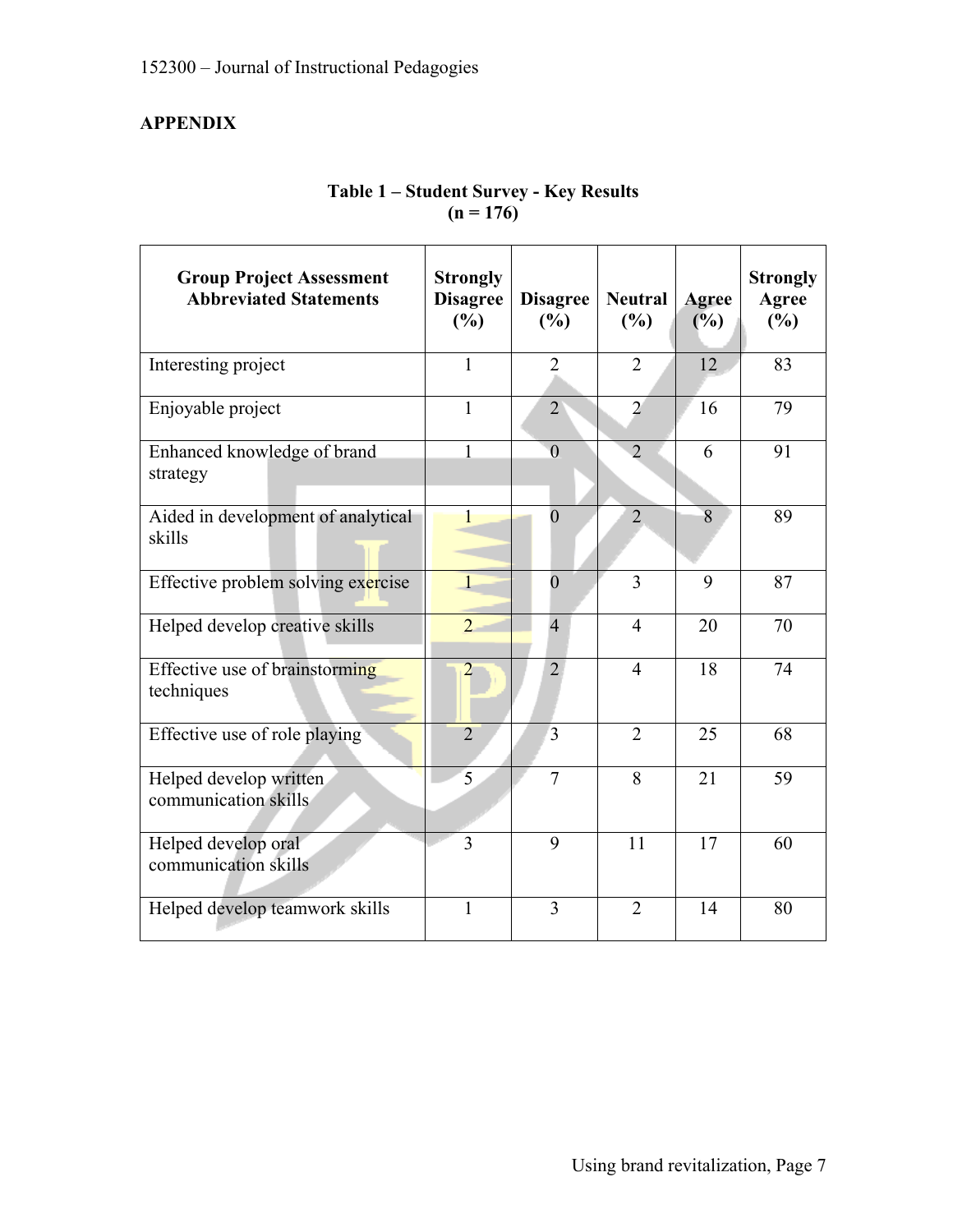## **Group Project Assignment**

#### **Requirements:**

Your team will be required to turn in a double-spaced report (15-page minimum) by the last day of class. It is recommended that you use tables, figures, illustrations, etc. Please number and refer to all tables and figures in the text. Also, you should have a list of references.

#### **Project Summary:**

Your team will be responsible for identifying a physical product or service in the mature or sales decline stage of the product life cycle. You will then develop a marketing plan for stimulating sales of the product or service. The marketing plan should consider the topics outlined below.

**I. Executive Summary** – This is a one-page summary of the plan's most important points (restricted to a statement of objectives and the principle strategies to achieve them).

### **II. Situation Analysis**

- A. Background This section should provide general information about the firm marketing the product, when it was first introduced, and what led to its introduction. Past sales levels (units and dollars) for the entire product category and your product should be reviewed. If possible, provide a profitability history for your product. What are the predicted sales levels? Describe the target market and its size (past, present, and future). Are there new target markets that this product could be reaching?
- B. Competition Describe who the competitors are, size of market they have, and how they are positioned. It would be a good idea to include a brief table showing the market share positions and sales trends over the past three years of the major competitors.
- C. Strengths and Weaknesses What are the brand's strengths and weaknesses relative to those of key competitors?
- D. Opportunities and Problems List the key areas of opportunity from which you expect the product to obtain its growth or sales objectives. Also, outline the major factors that might jeopardize the product's ability to meet its objectives. What steps have been taken to minimize these risks?
- **III. Sales and Market Share Objectives** What are the sales and market share objectives for the next three years?